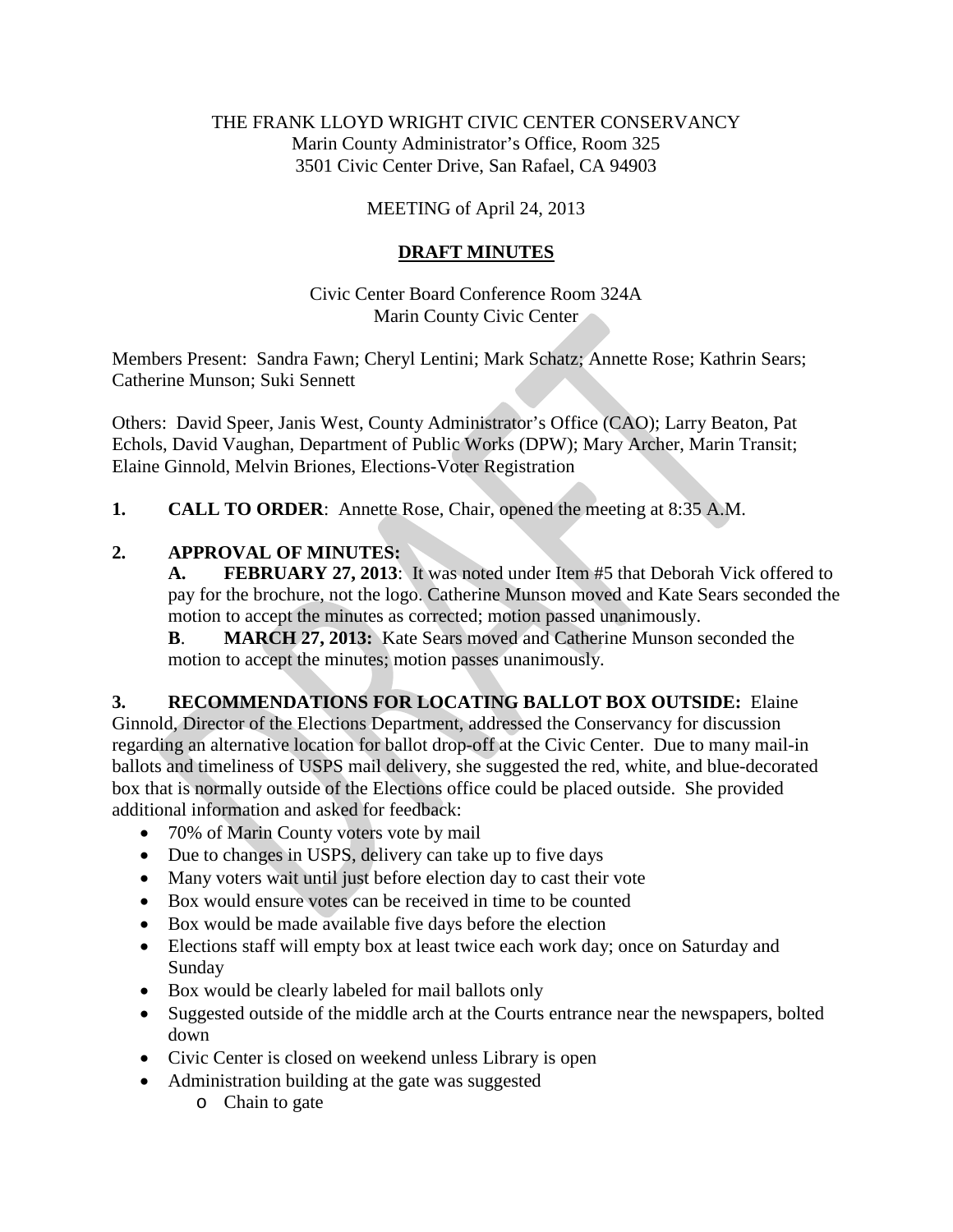- o Loading dock and Maintenance located there
- o Suggested installing cameras
- o Work cooperatively with Sheriff and DPW-Maintenance to periodically check box

Conservancy members recommended the Administration entrance. Mark Schatz moved and Kate Sears seconded the motion to allow the temporary ballot box be located at the administration entrance of the Civic Center, chained to the gate with appropriate Civic Center staff notified. Motion passed unanimously.

# **4. PRESENTATION OF PROPOSED PLANS FOR MIDDLE ARCH TRAFFIC**

**LANE MODIFICATION FOR TRANSIT**: Mary Archer, Senior Transit Planner for Marin Transit distributed a handout depicting changes being made to the traffic and crosswalk area at the "Judge Haley" (middle) arch due to changes being made in August by the Transit district. She took the Conservancy's recommendations from the last presentation and confirmed changes to their design:

- Increase median by 2 feet to bring to 8 feet
- No rails on median
- No bench proposed on median will bring bench proposals later
- Ramp up to median for accessibility
- Working with DPW for reconstruction
- Provided sample truncated domes to be embedded in the concrete
	- o Charcoal (Marin Center's Exhibit Hall currently uses)
	- o Beige
	- o Other colors available

The Conservancy concurred with the changes. Mark Schatz moved and Catherine Munson seconded the motion to recommend the charcoal truncated domes be used and to request viewing bench proposals at a later time. Motion passed unanimously.

**5. ELECTION OF CHAIR AND VICE CHAIR:** Chair Rose called for nominations of Chair and Vice Chair of the Frank Lloyd Wright Civic Center Conservancy.

**A.** Catherine Munson moved and Kate Sears seconded the motion to re-elect Annette Rose as Chair. Motion passed unanimously.

**B.** Catherine Munson moved and Suki Sennett seconded the motion to re-elect Mark Schatz as Vice Chair. Motion passed unanimously.

#### **6. UPDATE ON CIVIC CENTER 50TH ANNIVERSARY OF ADMINISTRATION BUILDING AND CONSERVANCY PARTICIPATION, INCLUDING FUNDRAISING**

**FOR EVENTS**: Sandra Fawn presented a handout of updates and status for the Conservancy, some of which were discussed further:

- Richard Rappaport's play
	- o Make sure it is suitable for presentation; i.e., camera location, length
	- o Double check actual dates or do not list if unsure
	- o May 9 reading in Civic Center, Room 315
	- o June 3 in BOS Chambers, Room 330